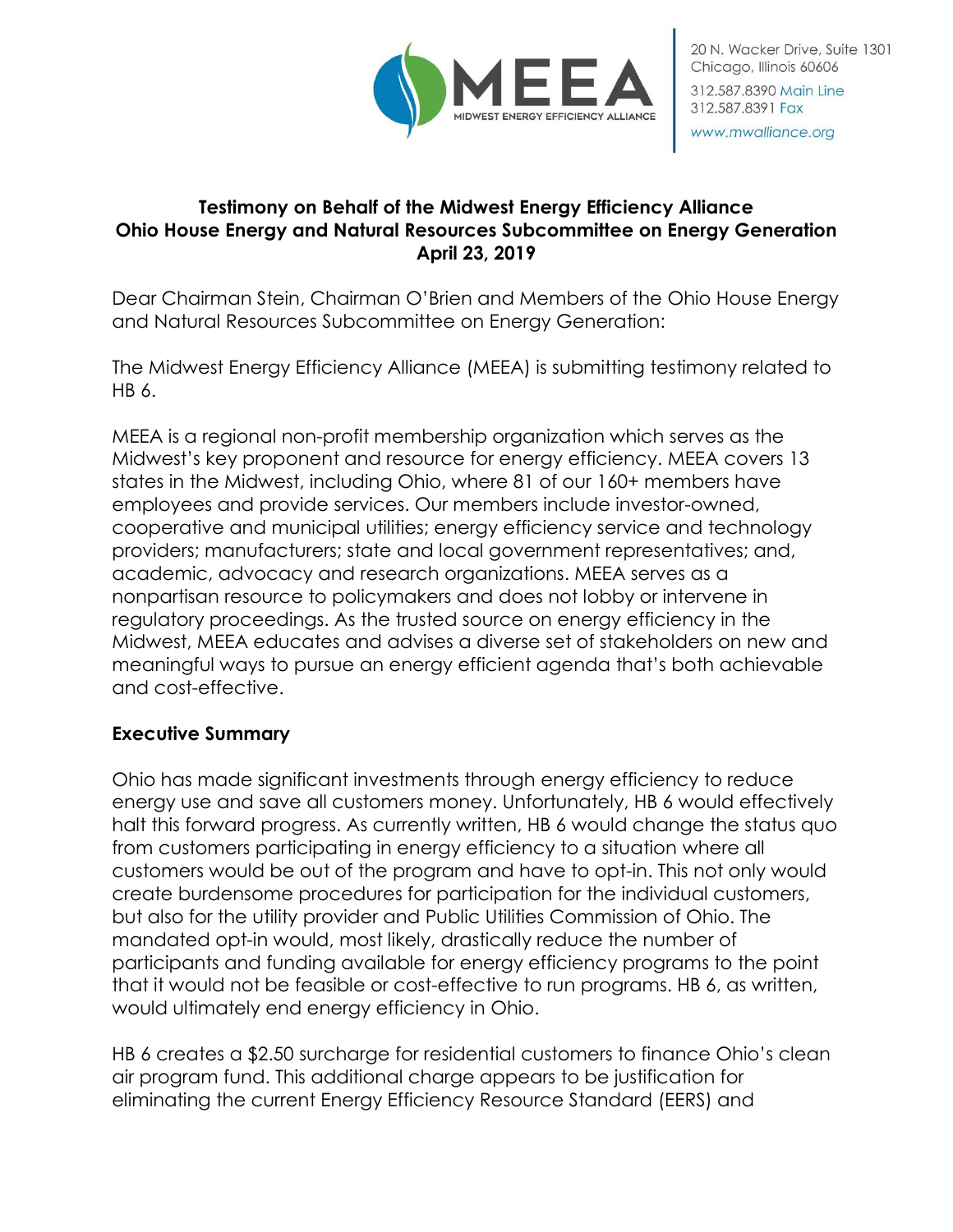

Renewable Portfolio Standard (RPS) surcharges in order to keep costs low for customers. Unfortunately, eliminating the EERS also eliminates the benefits to customers in exchange for benefits under HB 6 that are not very clear. In 2017, customers received \$2.65 in energy savings benefits for every \$1 they paid. Energy efficiency is required to be cost-effective and, historically, has had a return of at least \$2 for every \$1 invested in energy efficiency programs providing substantive benefits to Ohio ratepayers. Trading away the guaranteed rate of return that exists under the current EERS and replacing it with a policy that simply supports existing generation seems unbalanced.

# **A Strong Return on Investment**

Ohio's electricity customers have cumulatively saved \$5.1 billion (as seen in Figure 1, below) since the beginning of Ohio's energy efficiency standard. From 2009 to 2017, Ohio's energy efficiency programs have saved over 49 million MWh of energy (as seen in Figure 2, below). Saving this much energy is enough electricity to power every home in Ohio for 10.5 months. This is also equivalent to powering every home in Columbus for almost 13 years or every home in Cleveland for 25 years.



#### *Figure 1: Estimated electric bill savings from Ohio EE programs, 2009-2017*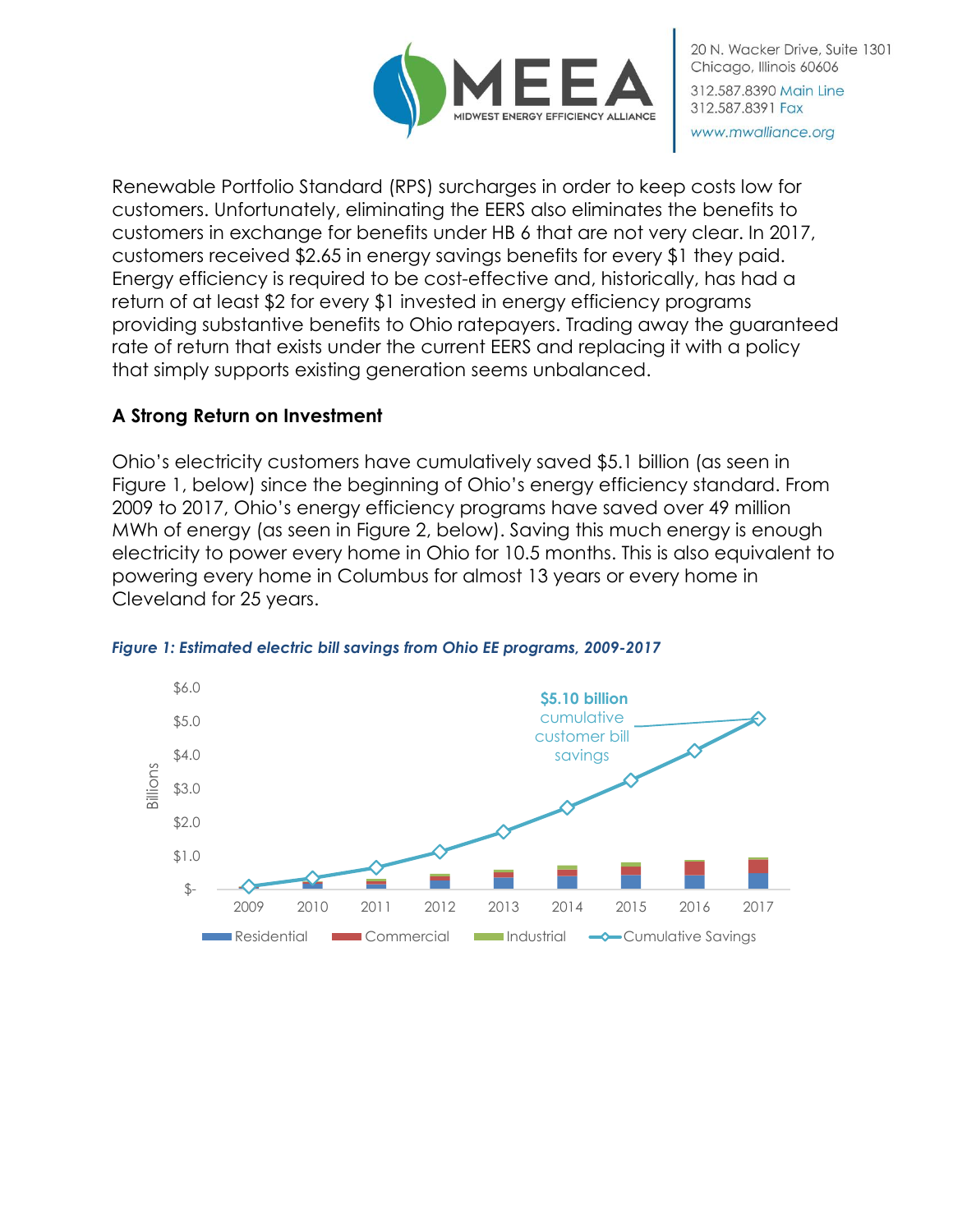





Ohio's EERS not only returns cost-effective benefits to residents and businesses, it is also a huge economic driver. The clean energy industry employs 112,486 workers in Ohio as of 2018. Of that, 81,676 are involved in the energy efficiency sector. That means 72% of Ohio's clean energy jobs are in energy efficiency. These are good, local jobs and include contractors that make HVAC upgrades, window replacements, switching out lighting and advanced heating controls like smart thermostats, as a few examples. What's more, energy efficiency jobs saw a 2.5% growth from 2017.

Energy efficiency programs can have initial costs and investments, but these program costs often decline over time, as program administrators become more experienced, leading to improved efficiencies. In Michigan, a 2018 report from the Public Service Commission showed that programs implemented that year were even more cost-effective than in previous years. That is why even during Ohio's two-year freeze of the EERS, utilities continued to run their energy efficiency programs because they knew in the long-run the benefits of continuing outweighed the costs of stopping and starting again. Ohio should maintain its forward progress.

## **Increased Participation Benefits All Customers**

Some people claim that if energy efficiency saves money, businesses will do it on their own. However, outside research has found that most voluntary programs, including self-directed and opt-out programs, do not yield any measurable energy savings. That's because energy efficiency capital investments compete with other investments to improve productivity, and a company is likely to invest in core business functions before investing in energy efficiency. Further, business executives are not necessarily energy experts,